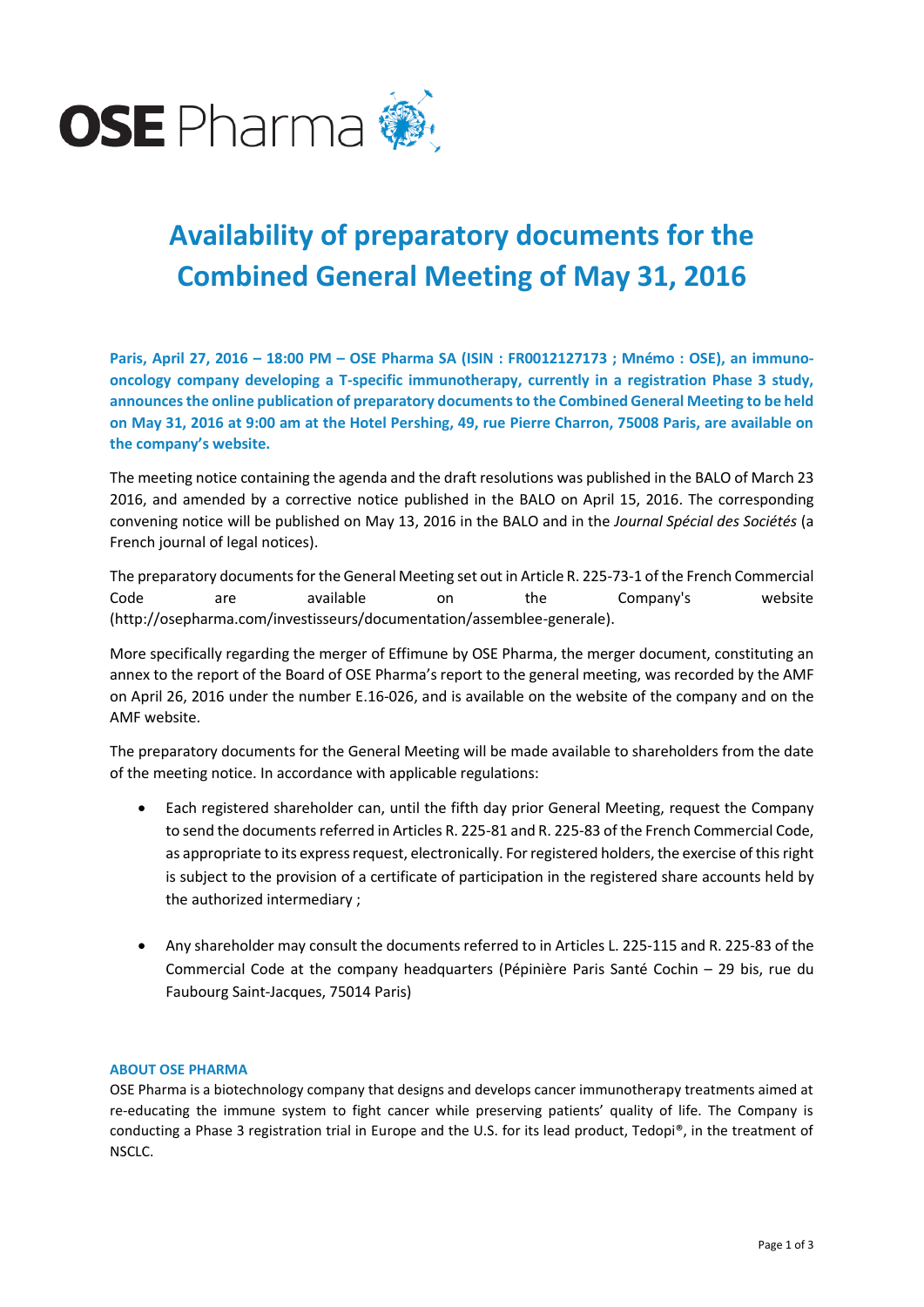

Tedopi® (OSE-2101) is a new "off-the-shelf" cancer immunotherapy approach based on OSE Pharma's proprietary Memopi® technology. This technology is based on "neo-epitopes" (small synthetic peptides chemically modified to increase the binding the HLA A2 or TCR receptors) which activate a cytotoxic T-cell response and leads the immune system to destroy cancer cells. More than 10,000 epitopes were selected to obtain a therapeutic universal T vaccine.

Tedopi® combines 10 optimized "neo-epitopes" simultaneously acting against 5 tumor-associated antigens (TAAs). These 5 antigens have been selected because they are a factor of poor prognosis in several types of cancers. The 10 "neo-epitopes" have been selected and modified to enhance their binding to HLA-A2 and TCR receptors, and trigger a stronger cytotoxic T-cell response and lead the immune system to destroy cancer cells expressing the HLA-A2 antigen or one of the targeted cancer antigens.

The Phase 3 trial is based on Phase 2 results showing an immune T-cell response significantly correlated with a survival increase, as well as on the long term survival benefit observed in highly pretreated patients with a poor prognosis.

Tedopi® can also be developed in Phase 2 in combination with other immunotherapeutic products or targeted therapies. It is also considered for other oncology indications (ovary, colon, breast) for HLA-A2 positive patients.

OSE Pharma is listed on Euronext Paris (ISIN: FR0012127173; Mnemo: OSE).

For more information, please visit [www.osepharma.com](http://www.osepharma.com/)



Follow us on Twitter @OSE\_Pharma

## **For more information, please contact:**

#### **OSE Pharma SA**

Dominique Costantini, CEO [dominique.costantini@osepharma.com](mailto:dominique.costantini@osepharma.com) Mob +33 6 13 20 77 49

Alexis Peyroles, CFO & BD [Alexis.peyroles@osepharma.com](mailto:Alexis.peyroles@osepharma.com) Mob : +33 6 11 51 19 77

**Media contacts Citigate Dewe Rogerson**  Laurence Bault [laurence.bault@citigate.fr](mailto:laurence.bault@citigate.fr) +33 1 53 32 84 78

**Alize RP** Florence Portejoie & Caroline Carmagnol [osepharma@alizerp.com](mailto:osepharma@alizerp.com) +33 6 47 38 90 04

**Consilium Strategic Communications** Chris Gardner / Matthew Neal / Hendrik Thys [OSEPharma@consilium-comms.com](mailto:OSEPharma@consilium-comms.com) +44 (0) 20 3709 5700

**Rx Communications Group, LLC** Melody Carey [mcarey@rxir.com](mailto:mcarey@rxir.com) + 1 917-322-2571

#### **Disclaimer:**

This press release contains express or implied information and statements that might be deemed forwardlooking information and statements in respect of OSE PHARMA. They do not constitute historical facts. These information and statements include financial projections that are based upon certain assumptions and